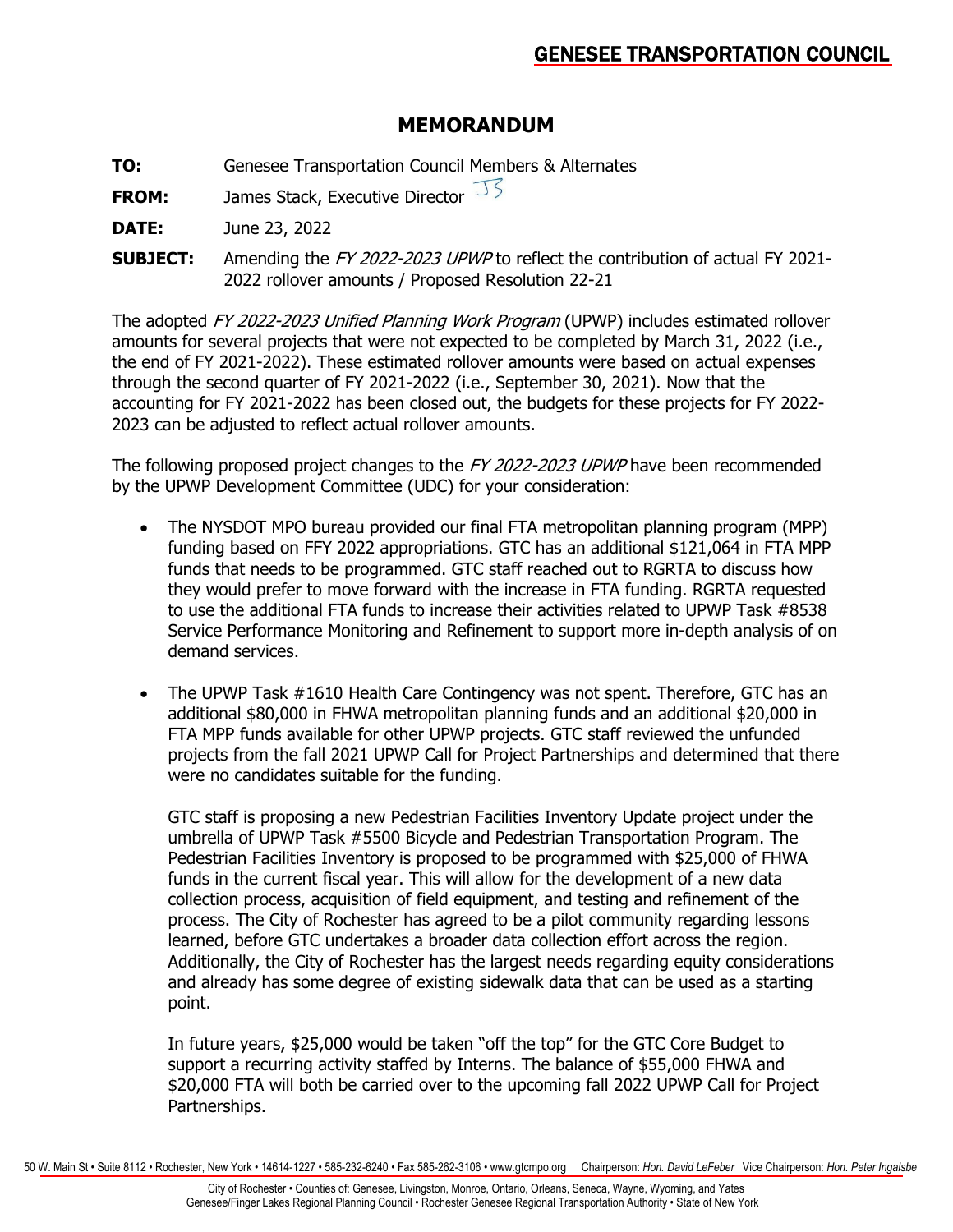Individual projects for which adjustments between estimated and actual rollover amounts are required are presented in Exhibit 1 of the attached Proposed Council Resolution.

The Planning Committee recommended approval of Resolution 22-21 at its June 16, 2022 meeting.

The following items are provided for your consideration:

- **1. Proposed Resolution 22-21** (Amending the FY 2022-2023 UPWP to reflect the contribution of FY 2021-2022 rollover amounts)
- **2. Exhibit 1** (Proposed revisions to the FY 2022-2023 UPWP budget)

#### **Recommended Action:**

Approve proposed Resolution 22-21, amending the FY 2022-2023 UPWP to reflect the contribution of actual FY 2021-2022 rollover amounts.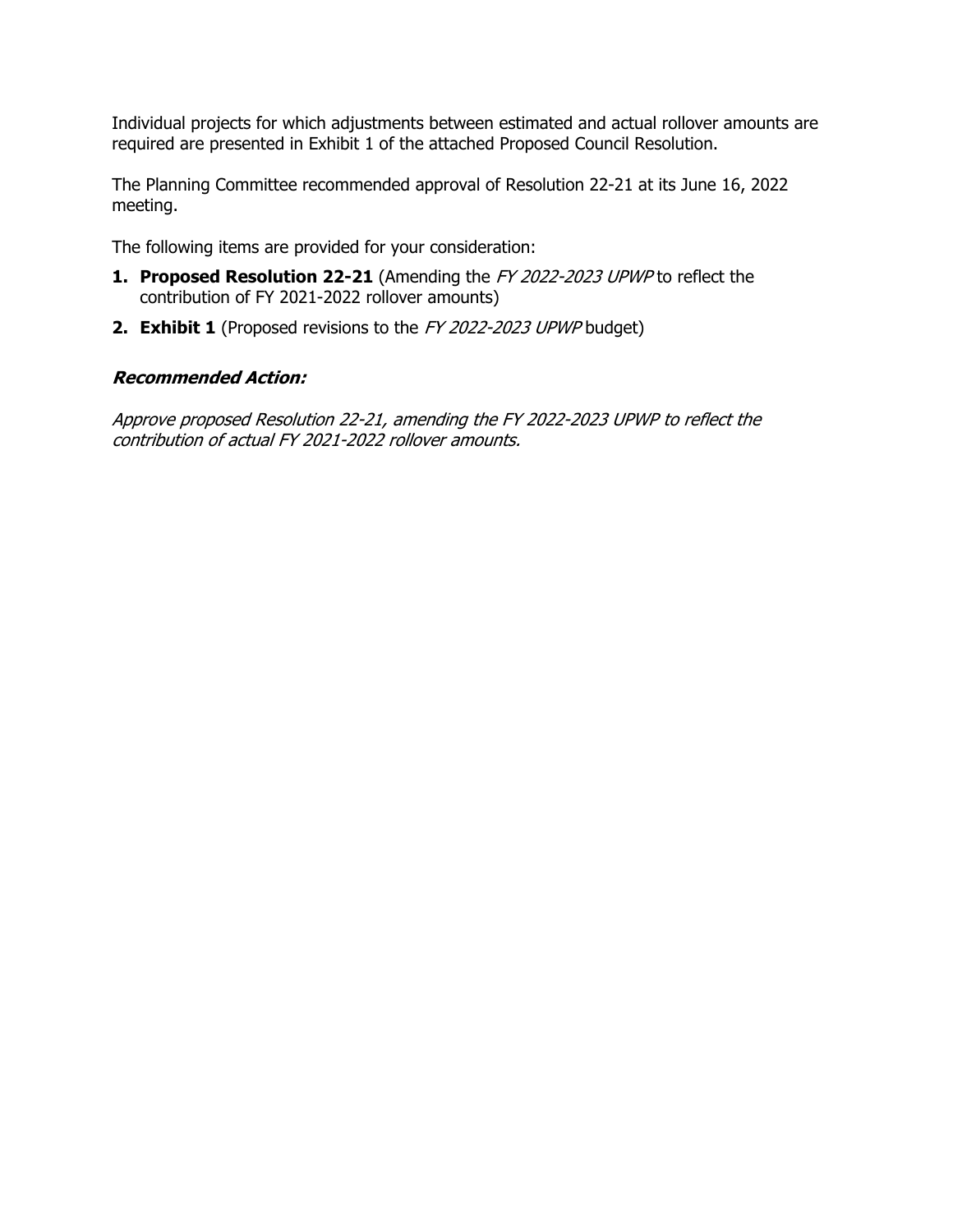#### **GENESEE TRANSPORTATION COUNCIL**

## **RESOLUTION**

## **Resolution 22-21 Amending the FY 2022-2023 Unified Planning Work Program to reflect the contribution of actual FY 2021-2022 rollover amounts**

#### **WHEREAS,**

- 1. The Genesee Transportation Council (GTC) FY 2022-2023 Unified Planning Work Program (UPWP) was programmed with estimated rollover amounts for several projects from the FY 2021-2022 UPWP;
- 2. GTC staff has completed its accounting of the FY 2021-2022 UPWP and determined the actual rollover amounts for all projects from the FY 2021-2022 UPWP; and
- 3. GTC wishes to amend the FY 2022-2023 UPWP to reflect these actual rollover amounts for select projects and reprogram funds between tasks as detailed in Exhibit 1.

# **NOW, THEREFORE, BE IT RESOLVED**

- 1. That the FY 2022-2023 Unified Planning Work Program and its Work Program Financial Detail and the budget portion of the affected Project Descriptions be hereby amended to reflect the actual rollover amounts and the reprogramming of funds between tasks as detailed in Exhibit 1; and
- 2. That this resolution takes effect immediately.

# **CERTIFICATION**

The undersigned duly qualified Chairman of the Genesee Transportation Council certifies that the foregoing is a true and correct copy of a resolution adopted at a legally convened meeting of the Genesee Transportation Council held on June 30, 2022.

Date

CHRISTOPHER T. REEVE, Secretary Genesee Transportation Council